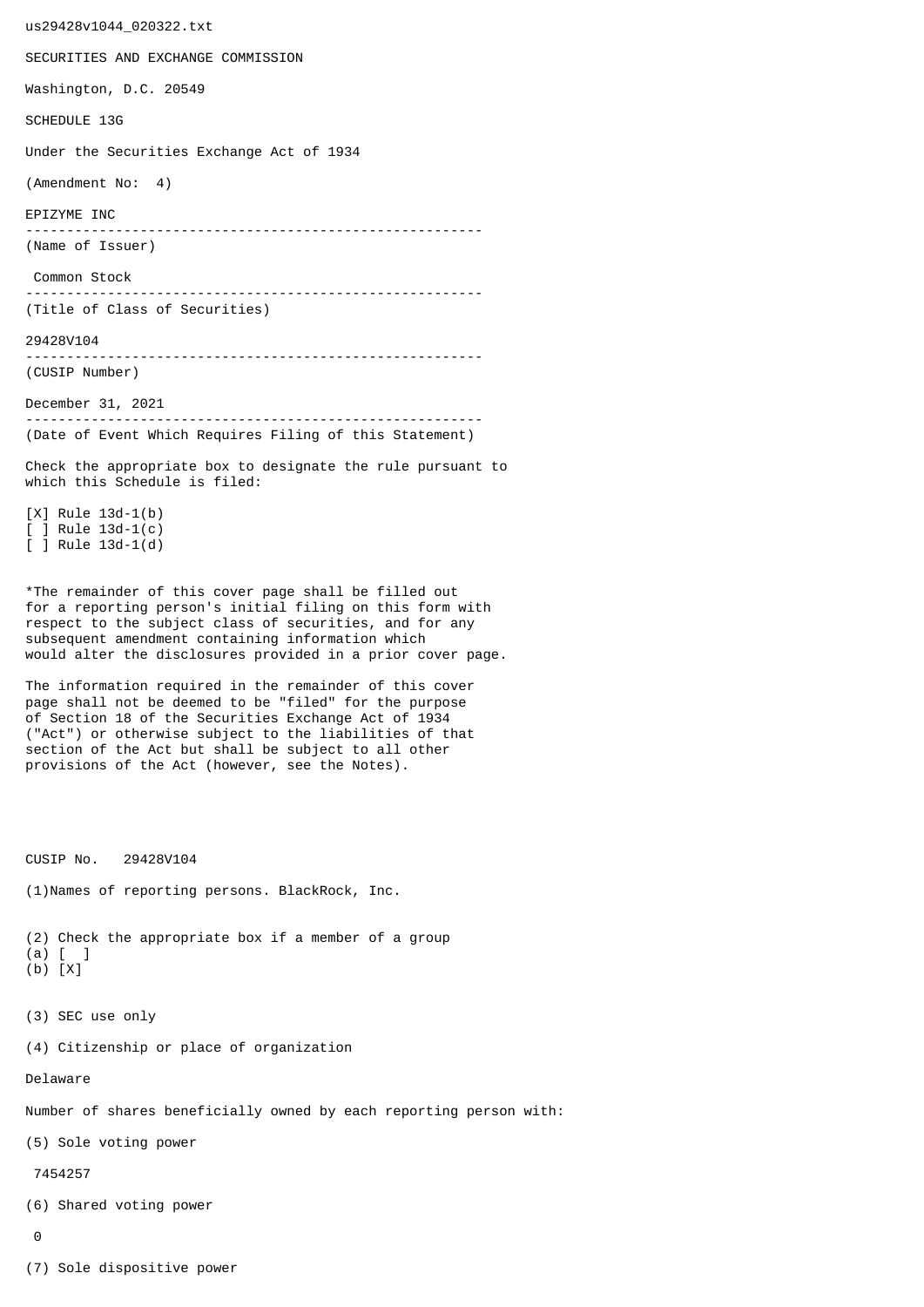```
 7615648
```

```
(8) Shared dispositive power
 \boldsymbol{\Theta}(9) Aggregate amount beneficially owned by each reporting person
  7615648
(10) Check if the aggregate amount in Row (9) excludes certain shares
(11) Percent of class represented by amount in Row 9
  7.3%
(12) Type of reporting person
HC
Item 1.
Item 1(a) Name of issuer:
           -----------------------------------------------------------------------
EPIZYME INC
Item 1(b) Address of issuer's principal executive offices:
-----------------------------------------------------------------------
400 TECHNOLOGY SQUARE 4TH FLOOR
CAMBRIDGE MA 02139
Item 2.
2(a) Name of person filing:
               ----------------------------------------------------------------------
BlackRock, Inc.
2(b) Address or principal business office or, if none, residence:
 -----------------------------------------------------------------------
BlackRock, Inc.
55 East 52nd Street
New York, NY 10055
2(c) Citizenship:
                            --------------------------------------------------------------------
 See Item 4 of Cover Page
2(d) Title of class of securities:
                                      -------------------------------------------------------------------
 Common Stock
2(e) CUSIP No.:
See Cover Page
Item 3.
If this statement is filed pursuant to Rules 13d-1(b), or 13d-2(b) or (c),
check whether the person filing is a:
[ ] Broker or dealer registered under Section 15 of the Act;
[ ] Bank as defined in Section 3(a)(6) of the Act;
  ] Insurance company as defined in Section 3(a)(19) of the Act;
[ ] Investment company registered under Section 8 of the
Investment Company Act of 1940;
```
[ ] An investment adviser in accordance with Rule  $13d-1(b)(1)(ii)(E)$ ;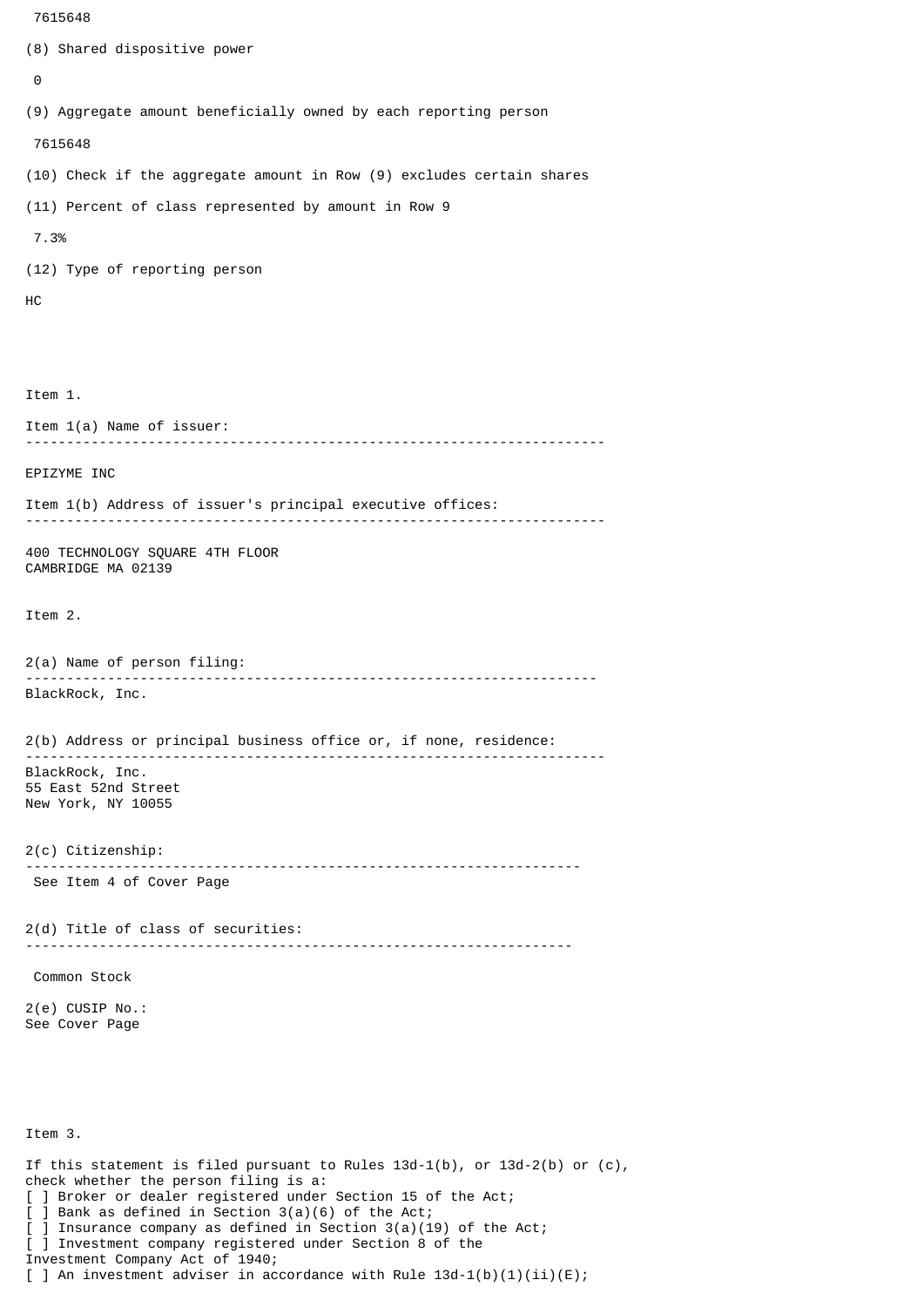[ ] An employee benefit plan or endowment fund in accordance with Rule  $13d-1(b)(1)(ii)(F);$ [X] A parent holding company or control person in accordance with Rule  $13d-1(b)(1)(ii)(G);$ [ ] A savings associations as defined in Section 3(b) of the Federal Deposit Insurance Act (12 U.S.C. 1813); [ ] A church plan that is excluded from the definition of an investment company under section  $3(c)(14)$  of the Investment Company Act of 1940; [ ] A non-U.S. institution in accordance with Rule 240.13d-1(b)(1)(ii)(J);  $\lceil$  ] Group, in accordance with Rule 240.13d-1(b)(1)(ii)(K). If filing as a non-U.S. institution in accordance with Rule  $240.13d-1(b)(1)(ii)(J)$ , please specify the type of institution: Item 4. Ownership Provide the following information regarding the aggregate number and percentage of the class of securities of the issuer identified in Item 1. Amount beneficially owned: 7615648 Percent of class 7.3% Number of shares as to which such person has: Sole power to vote or to direct the vote 7454257 Shared power to vote or to direct the vote  $\Theta$ Sole power to dispose or to direct the disposition of 7615648 Shared power to dispose or to direct the disposition of 0

Item 5.

Ownership of 5 Percent or Less of a Class. If this statement is being filed to report the fact that as of the date hereof the reporting person has ceased to be the beneficial owner of more than 5 percent of the class of securities, check the following [ ].

Item 6. Ownership of More than 5 Percent on Behalf of Another Person

 If any other person is known to have the right to receive or the power to direct the receipt of dividends from, or the proceeds from the sale of, such securities, a statement to that effect should be included in response to this item and, if such interest relates to more than 5 percent of the class, such person should be identified. A listing of the shareholders of an investment company registered under the Investment Company Act of 1940 or the beneficiaries of employee benefit plan, pension fund or endowment fund is not required.

 Various persons have the right to receive or the power to direct the receipt of dividends from, or the proceeds from the sale of the common stock of EPIZYME INC. No one person's interest in the common stock of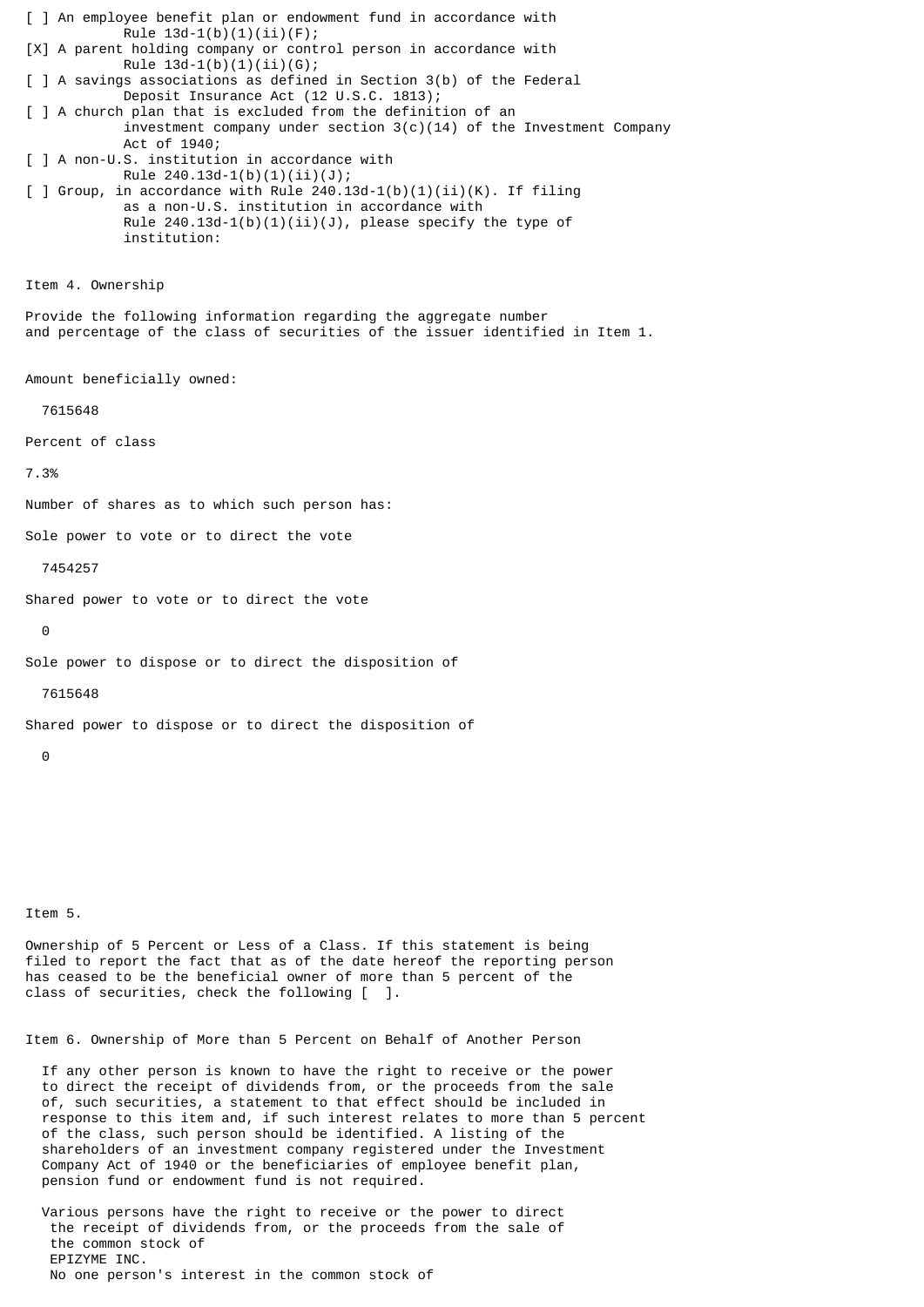EPIZYME INC is more than five percent of the total outstanding common shares.

Item 7. Identification and Classification of the Subsidiary Which Acquired the Security Being Reported on by the Parent Holding Company or Control Person.

See Exhibit A

Item 8. Identification and Classification of Members of the Group

If a group has filed this schedule pursuant to Rule  $13d-1(b)(ii)(J)$ , so indicate under Item 3(j) and attach an exhibit stating the identity and Item 3 classification of each member of the group. If a group has filed this schedule pursuant to Rule  $13d-1(c)$  or Rule  $13d-1(d)$ , attach an exhibit stating the identity of each member of the group.

## Item 9. Notice of Dissolution of Group

Notice of dissolution of a group may be furnished as an exhibit stating the date of the dissolution and that all further filings with respect to transactions in the security reported on will be filed, if required, by members of the group, in their individual capacity.

See Item 5.

Item 10. Certifications By signing below I certify that, to the best of my knowledge and belief, the securities referred to above were acquired and are held in the ordinary course of business and were not acquired and are not held for the purpose of or with the effect of changing or influencing the control of the issuer of the securities and were not acquired and are not held in connection with or as a participant in any transaction having that purpose or effect.

Signature.

After reasonable inquiry and to the best of my knowledge and belief, I certify that the information set forth in this statement is true, complete and correct.

Dated: February 3, 2022 BlackRock, Inc.

Signature: Spencer Fleming

-------------------------------------------

Name/Title Attorney-In-Fact

The original statement shall be signed by each person on whose behalf the statement is filed or his authorized representative. If the statement is signed on behalf of a person by his authorized representative other than an executive officer or general partner of the filing person, evidence of the representative's authority to sign on behalf of such person shall be filed with the statement, provided, however, that a power of attorney for this purpose which is already on file with the Commission may be incorporated by reference. The name and any title of each person who signs the statement shall be typed or printed beneath his signature.

Attention: Intentional misstatements or omissions of fact constitute Federal criminal violations (see 18 U.S.C. 1001).

Exhibit A